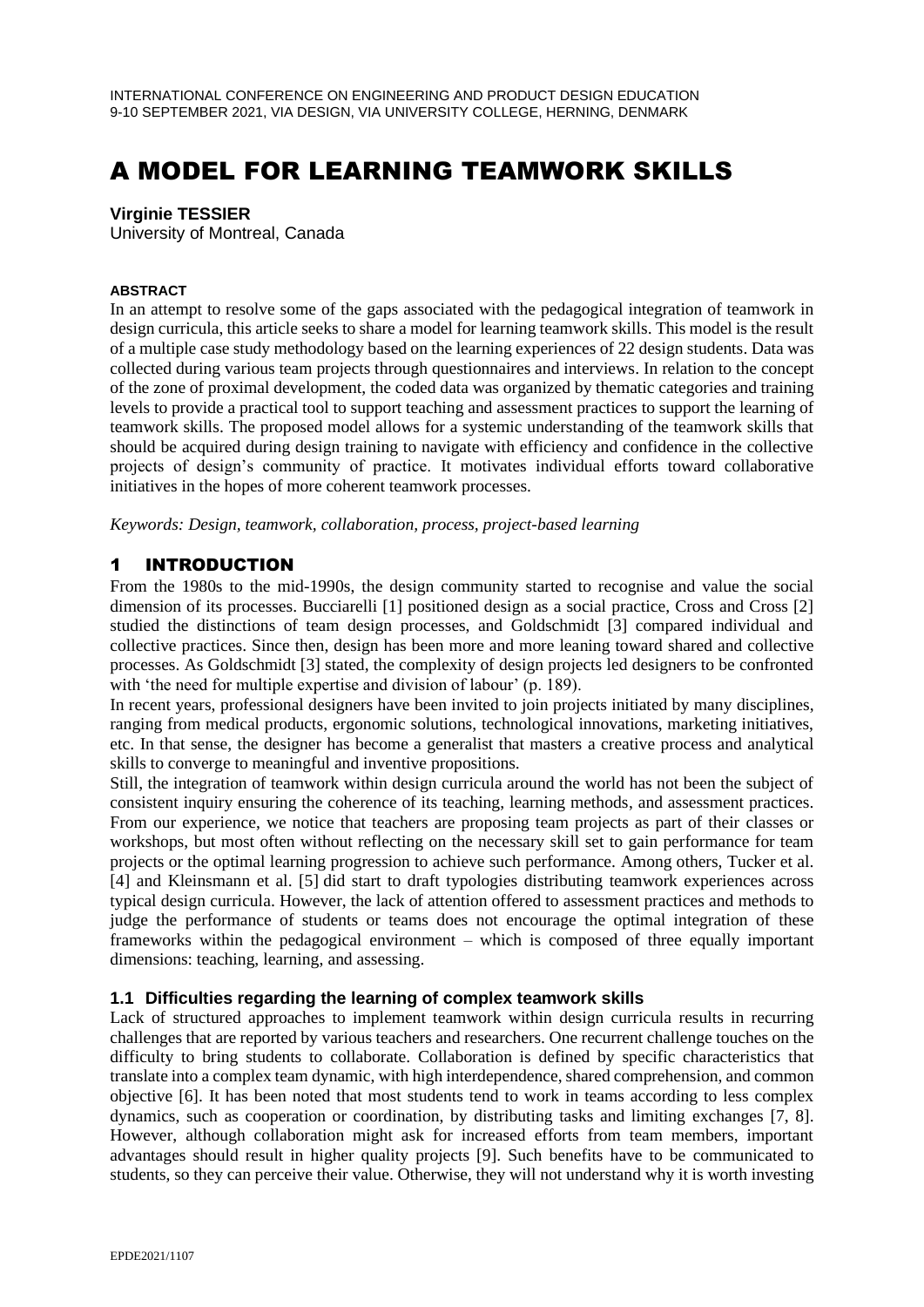time and effort. In the professional world, Stompff and Smulders [10] have noted that this tendency on the division of labour within teams leads to a lack of global vision resulting in fragmented solutions. In hopes of proposing paths for meaningful solutions to the identified gaps, this article will use the data collected through a multiple case study methodology. A detailed analysis will allow to make sense of the learning experiences of 22 design students during their team projects by creating links with the theoretical concept of the zone of proximal development, which understands learning as continuously ongoing and collectively influenced. Such an interpretation will allow us to propose a model to facilitate complex teamwork skills integration during design training. To conclude, the paper ends by identifying some of the benefits for design education and elaborates on the preparation of novices to navigate with confidence in the collective projects of design's community of practice.

## 2 MULTIPLE CASE STUDY METHODOLOGY

Wishing to gain a deeper understanding of the learning experiences of undergraduate students during their team projects, a multiple case study methodology was put together to access a complementary pool of experiences. Twenty-two undergraduate students were recruited to participate in the research from various design programs offered at the Faculty of environmental design of University of Montreal (Canada; industrial design, interior design, urban design). The participants were accepted in the research if they were working as a team on a workshop project during the period of data collection. For ethical reasons, all participation was determined on an individual basis (which results in sometimes having only one team member to comply with the research). Still, the participants of Group E worked in pairs and all teammates accepted to join the research. According to the pedagogical project, data collection varied between five to seven consecutive weeks. Participants were of various training levels and in strategically different learning situations to provide a scope of experiences. Figure 1 shares contextual information on each group.

| $\cdots$ cuent group.                | <b>Group A</b>  | <b>Group B</b>     | Group C            | Group D             | Group E             |
|--------------------------------------|-----------------|--------------------|--------------------|---------------------|---------------------|
| <b>Discipline</b>                    | Interior design | Urban design       | Industrial design  | Interior design     | Industrial design   |
| Age range                            | 18-23           | $20 - 40$          | $22 - 24$          | 35-36               | 22-33               |
| <b>Training year</b>                 | First year      | Third year (final) | Third year (final) | Fourth year (final) | Fourth year (final) |
| <b>Type of teamwork</b>              | Disciplinary    | Disciplinary       | Interdisciplinary  | Interdisciplinary   | Disciplinary        |
| Number of participants 4             |                 | 4                  | 4                  | 2                   | 8                   |
| Data collection<br>(Length in weeks) | 6 weeks         | 7 weeks            | 5 weeks            | 5 weeks             | 6 weeks             |

#### *Figure 1. Portrait of participants*

All participants were asked to fill weekly questionnaires describing the state of their project, their personal or collective challenges, and their decision-making strategies. These questionnaires were designed to take less than 20 minutes to fill to encourage students to participate in the research. They offered information about the *present* events of the participating students. The content of the questionnaire was explained in more detail as part of a past EPDE conference [12].

The questionnaires were combined with a one-to-one interview at the end of the workshop projects. These interviews provided clarifications on the reported experiences described by the participants. They allowed the researcher to dig deeper into the challenges reported by the student and to gain a more accurate comprehension. Most of all, the interviews contributed to the understanding of the participant's vision of his or her experience. Interview questions were organized to bring the participant to gain perspective on his experience, develop its reflectivity regarding his team situation, and propose alternative ways to overcome or address the main or recurring challenges in the future.

This multiple case study methodology resulted in a mass of data from which sense needed to be made by finding patterns and creating meaning through data analysis, which is described next.

# 3 DATA ANALYSIS

All data from the questionnaires and the interview verbatim were transcribed in the coding software MAXQDA. A total of 97 codes emerged from that process. Cross-verification and code organization allowed us to combine or delete some of these codes, resulting in 33 codes describing the teamwork experiences of our 22 participants. Moreover, all codes were organized into five categories,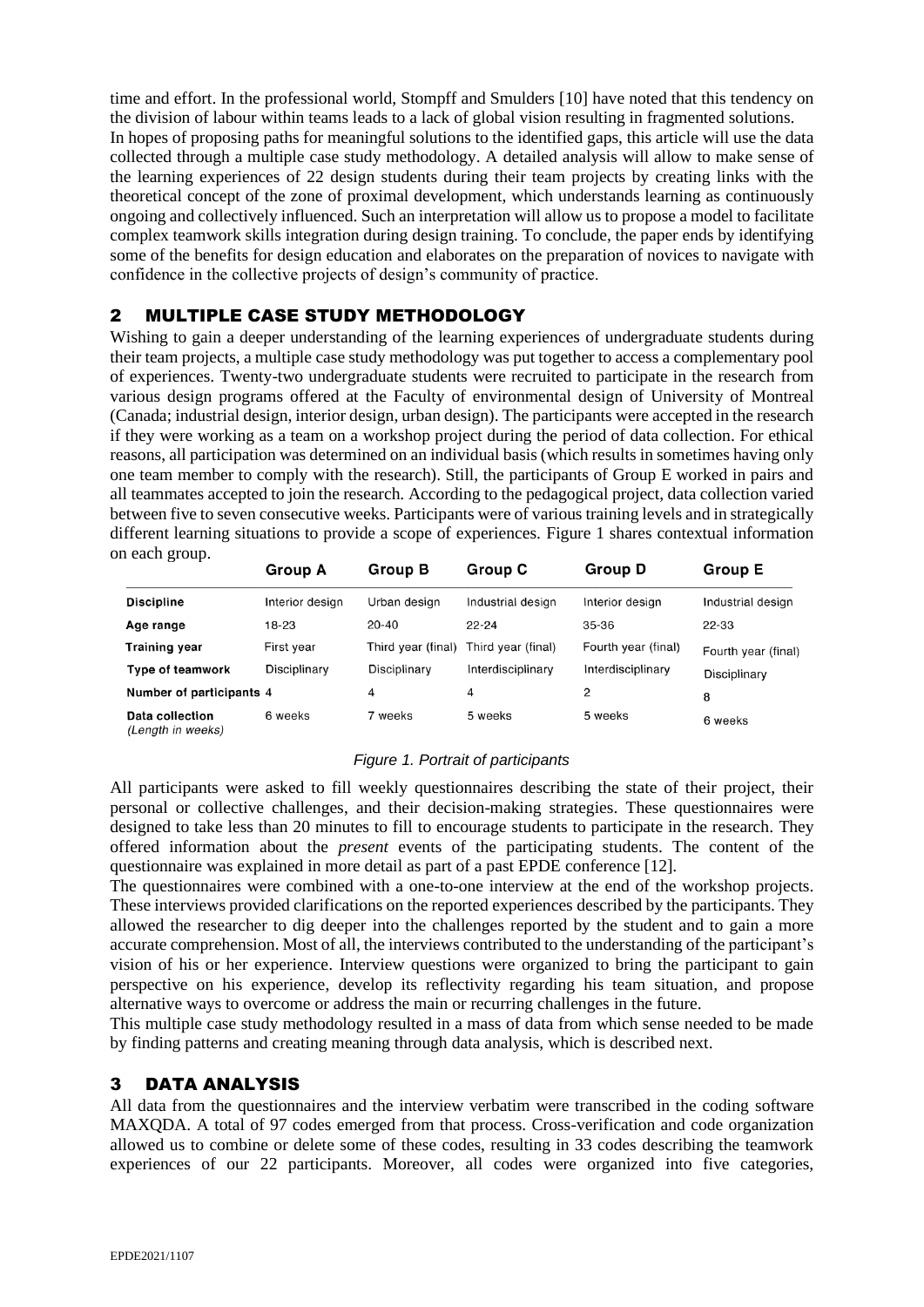| Categorie (Zone)     | Personal                                                                                                                                                                                       | Project                                                                                                                                                                                                                   | Organizational                                                                                                                                                                    | Learning                                                                                                                                                                      | Social                                                                                                                                          |
|----------------------|------------------------------------------------------------------------------------------------------------------------------------------------------------------------------------------------|---------------------------------------------------------------------------------------------------------------------------------------------------------------------------------------------------------------------------|-----------------------------------------------------------------------------------------------------------------------------------------------------------------------------------|-------------------------------------------------------------------------------------------------------------------------------------------------------------------------------|-------------------------------------------------------------------------------------------------------------------------------------------------|
| Code (Caracteristic) | 1.1 Adaptation to<br>context<br>1.2 Personality traits<br>1.3 Motivation and<br>engagement<br>1.4 Trust<br>1.5 Stress management<br>1.6 Focus on the project<br>1.7 Affirm role or<br>position | 2.1 Project activities<br>2.2 Expressing ideas<br>2.3 Taking initiative<br>2.4 Shared<br>comprehension<br>2.5 Feedback on the<br>project<br>2.6 Attention to details<br>2.7 Project complexity<br>2.8 Project feasibility | 3.1 Time management<br>3.2 Meeting deadlines<br>3.3 Task management<br>3.4 Personal<br>responsibilities<br>3.5 Prioritization<br>3.6 Disciplinary<br>expertise<br>3.7 Team habits | 4.1 Learning tools<br>4.2 Sharing new<br>information<br>4.3 Skills<br>complementarity<br>4.4 Inclusion of experts<br>4.5 Authenticity with<br>the professional<br>environment | 5.1 Getting to know<br>each other<br>5.2 Communication<br>5.3 Team ambiance<br>5.4 Team hierarchy<br>5.5 Agreeing together<br>5.6 Team meetings |

corresponding to thematic groups around a shared topic. The codes and their five categories – interpreted as characteristics of teamwork learning experiences – are shared in the following Figure 2.

#### *Figure 2. Characteristics of teamwork organized into 5 categories*

All characteristics were analysed across the set of data, which allowed the identification of 81 analysis factors, increasing our specific and global comprehension. These factors allowed for pattern identification according to the levels of training, allowing the clear categorization of the new information. Unfortunately, the scope of this article does not allow us to provide more details of the descriptive factors. Still, a good example would be according to characteristic 2.2 – *Expressing ideas* that is associated with three factors: (a) Proposing ideas individually, (b) Combining ideas, (c) Fixation. These factors provide alternative stages in a team's effort to communicate possible insights according to a person's effort, a team's contribution or not being able to do either of these possibilities. Factor A was identified in all groups, Factor B only in some of them (Groups A, C, and E), and Factor C, only in group E. These distinctions across groups of students show that not all students did achieve to combine their ideas as part of their teamwork experience. Moreover, investigating deeper into group E's difficulties translates the high complexity of their projects, resulting in a decline of some students' abilities to generate ideas.

Such an analysis was carried for all of the characteristics, to shed light on the similarities and distinctions of each group of students. The analysis also guided the identification of which characteristics and factors were predominant in the teamwork experiences of each group. Also, it underlined in particular which challenges were considered optimal for learning or too difficult concerning a certain learning context (for ex.: level of training or disciplinary/interdisciplinary). Such distinctions motivated the connection with the theoretical concept of the zone of proximal development.

## 4 ZONE OF PROXIMAL DEVELOPMENT

The zone of proximal development is a fundamental concept of the sociocultural perspective. This theoretical perspective was introduced by Vygotsky in the 1970s [11]. Through his study of children's development, Vygotsky came to understand cognitive growth as a continuous process according to which present abilities offer clues of one's future capacities.

The zone of proximal development is often illustrated as proposed in Figure 3. This representation shows the various stages that a learner encounters as part of its learning process. Still, the zone of proximal development is not entirely based on the sole learner, but also according to external support being provided to the learner as he develops more autonomy. Therefore, as shown in Figure 3, the central part of the model indicates all abilities that are mastered by an individual and that can be accomplished autonomously. The next section of the model translates what the learner can do with the help of a peer, teacher, or adult (often said to be a *more capable peer*). Finally, the external zone of the model identifies what the learner is not able to do either alone or with external help.



*Figure 3. Zone of proximal development*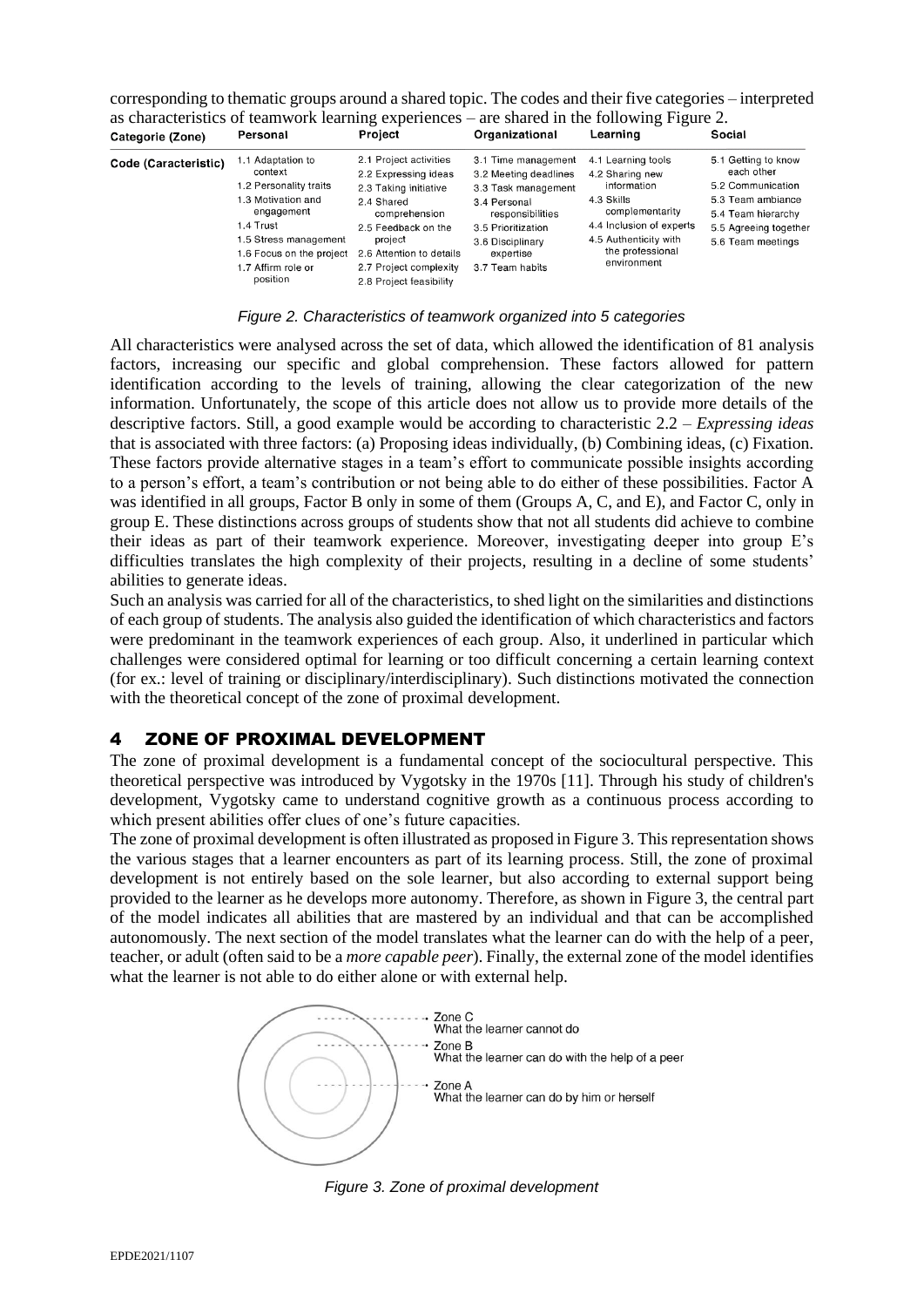As part of the described learning process, social interactions are crucial for the learner to progress across the zones. Of course, travelling in the model is a cyclic process as the learner gains more autonomy for certain abilities, tasks, or knowledge. This program enables the learner to access more complex fields of knowledge, for which he or she needs external support.

## 5 ZONE OF PROXIMAL DEVELOPMENT FOR TEAMWORK SKILLS MODEL

The interactions that emerged between the data collected, the analytical interpretation, and our comprehension of the zone of proximal development guided the development of an integrative model. As shown in Figure 4 below, the model entitled 'zone of proximal development for learning teamwork skills' is strongly inspired by the initial zone of proximal development model. Still, some differences are noted. First, it is divided according to the five categories that emerged from our analysis process, creating zones of skills to master. Secondly, it is composed of four different circular levels. The core of the model represents the prerequisites that are requested by academic institutions. The next circle is concerned about first-year students, integrating a new environment based on high standards. As part of the personal zone, the participants corresponding to this stage showed they needed adaptive skills to adjust to the requirements of their undergraduate program. Similarly, the other zones also translate the need to acquire disciplinary-specific tools and skills to ensure a good progression throughout the following stages. Therefore, the project zone is set to understand and master the design process and the organizational zone seeks for the development of organizational skills to facilitate task division among team members. The learning zone is specific to mastering some of the basic tools of the designer such as drawing technics or software. Finally, the social zone asks to work on communicative skills, so students can share time with other individuals, recognize each other's forces and manage conflicts. These characteristics were mostly identified in Group A.



Learning zone

*Figure 4. Zone of proximal development for learning teamwork skills model*

The next circle is related to second- or third-year design students (depending on the curriculum). A different set of skills are identified in continuation with what was acquired in the previous level. Interpersonal relations tend to grow into friendship as students get to know each other: therefore, the personal zone is described in seeking concentration to stay focus and not disturbed by workshop stimuli. The next zone (project) is associated with students' initiatives to navigate more fluidly in the design process, take action and propose frame structuration. The organizational zone is concerned about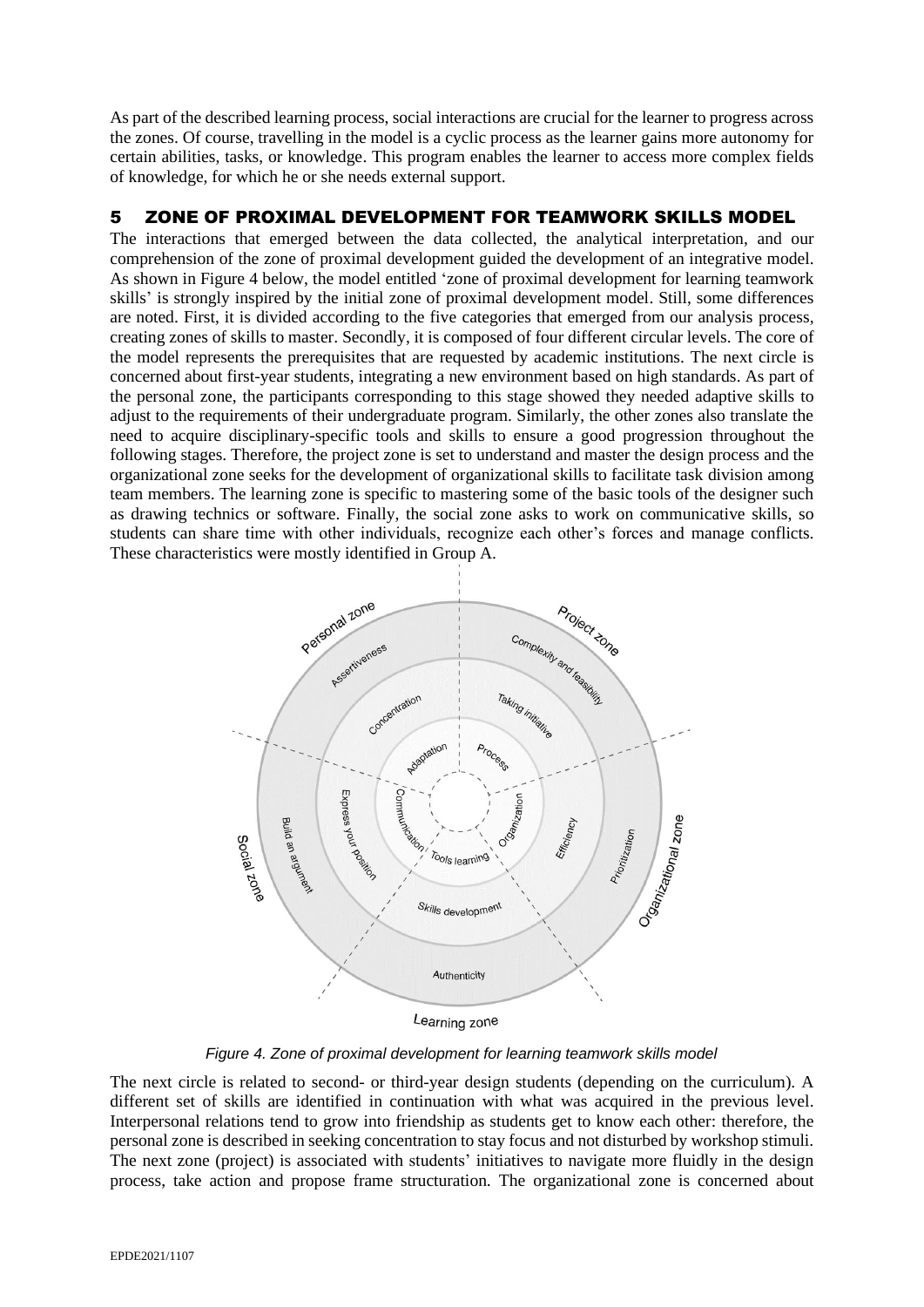efficiency to gain autonomy to formulate and accomplish tasks. The learning zone is related to skills development as a global improvement of disciplinary-specific and generic abilities. Lastly, the social zone corresponds to the development of the capacity to defend an opinion or position. As communication and relational skills should be practiced during various project experiences, one also as to be able to build its own perspective.

The last level, which leans to the professional world, corresponds to third- or fourth-year design students (last year of a training program). These students should be transitioning towards their future community of practice as they acquire a certain skill set in interactions with professionals. Both the first and last zone seek similar objectives in the construction of the professional identity of the student: affirmation of self and building an argument. The project zone and the learning zone both translate the authenticity of the proposed learning situations, the increased complexity of the project, and the feasibility of the proposed solution. The organizational zone proposes to facilitate prioritization during projects to meet the deadlines, comply with constraints, propose a realistic timeline, etc.

In brief, each level of the model corresponds to a specific range of training years but achieves coherence throughout a curriculum by progressing from an individual perspective through a more collaborative attitude. As stages are crossed by the students, more actors join in to contribute to the project with their specific expertise. In the first level, it is mostly the teacher that contributes as external help to the team project. At the second level, the peers or class colleagues are solicited for advice on ideas or the project. Finally, the third level seeks for more complex design projects and asks for the input of professionals according to specific domains of expertise to complement students' knowledge.

### **5.1 Pedagogical uses of the model**

The proposed model has many benefits for design education:

- a framework for the coherent alignment of a pedagogical curriculum,
- a tool to structure the learning process,
- a perspective to develop reflective practice.

Biggs [13] raised the importance of planning a constructively aligned curriculum to provide a coherent structure to the learning process and increase students' investment in diverse categories of knowledge. Constructive alignment seeks to implement a structure between teaching, learning, and assessment practices of a class or workshop, but also, more globally, throughout the educational strategies and learning experiences of a curriculum. Such coherence supports deeper learning and a better understanding of the aimed objective.

In that sense, our model for learning teamwork skills offers a clear structure and sequence to gain autonomy with teamwork dynamics. The model proposes a progression from individual actions to collaborative initiatives by using the design project as its main motivation, guiding students from the centre of the model to its periphery. In that sense, the learner gains autonomy to accomplish teamwork characteristics in more complex contexts as he or she progresses in the model.

This model can be used to prepare teaching activities according to students' training level and to assess learning according to each characteristic's factors and whether the learner is lower or above the attended level. Moreover, the model can also be presented and explained to the students for them to take part in the judgement of their own performance. By using the model as a reference point among pedagogical actors, teachers, learners, or their teams can pinpoint the zone(s) where they feel less confident and see where they should be aiming. By understanding the global picture, design students would be empowered to reflect more deeply on their abilities and skills.

The proposed framework, based on the zone of proximal development, also supports the development of a reflective practice by perceiving the global picture and allowing discussions. During the interviews of our data collection, the participants were invited to discuss further the challenges they faced. The researcher tried to create a dialogue to deepen the perspective of the participant on its own experience. When successful, the participant was able to propose concrete ways to improve either their attitude, take actions or strengthen their team relationship and interactions. The capacity to find solutions based on their interpretation of the situation demonstrates an active cognitive process and a desire for change. As Argyris and Schön [14] demonstrated, professionals work according to their tacit knowledge, indicating that a large part of knowledge unfolds through imitation, observation, and interaction.

Building on this observation, it is possible to see how the model for learning teamwork skills could support the analysis of one's actions and behaviours, resulting in a more autonomous, constructive, and reflective practice. Offering common reference points to initiate conversation and reflection, the model